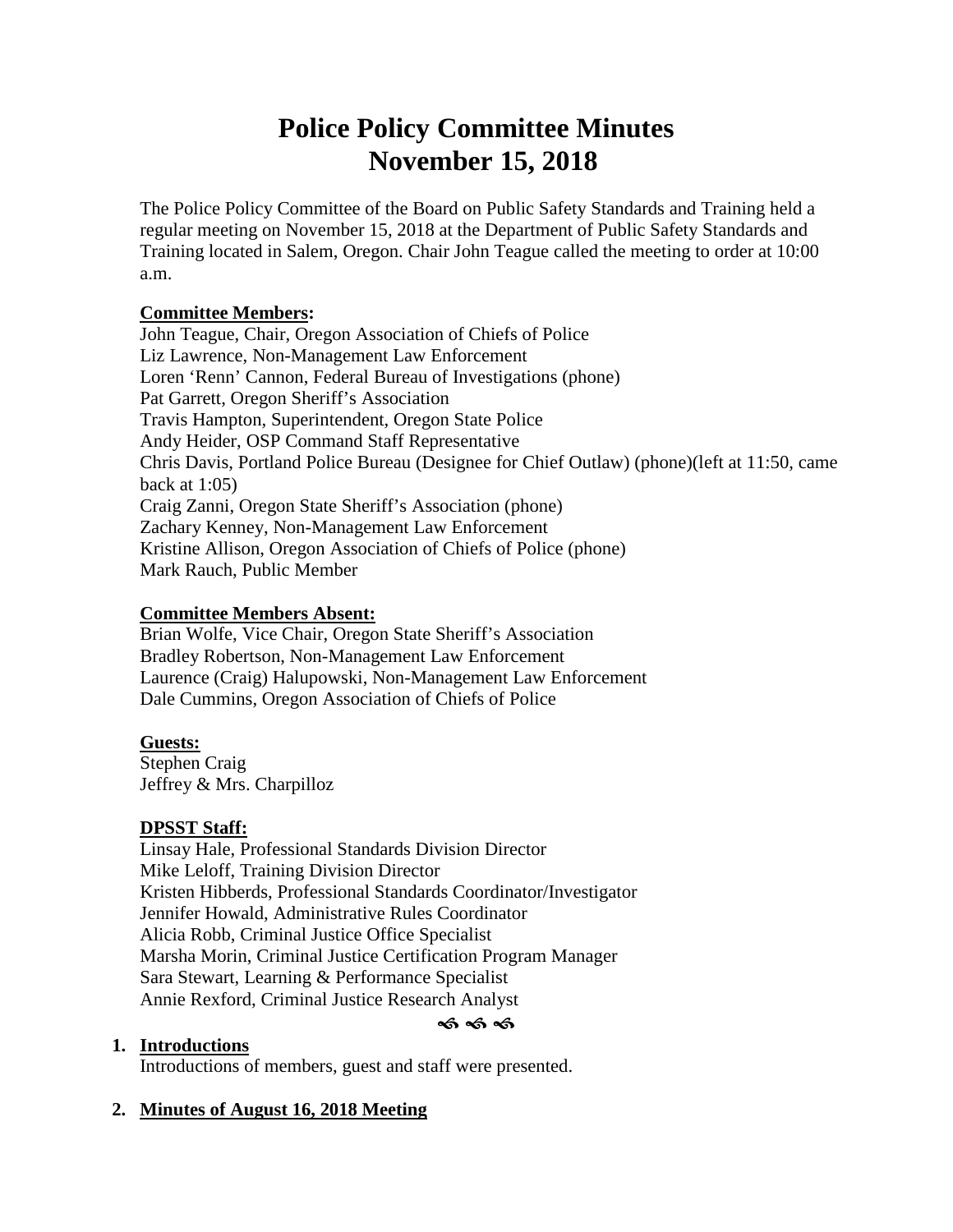Approve the minutes of the August 16, 2018 Police Policy Committee.

• *Travis Hampton moved that the committee approve the minutes of the August 16, 2018 Police Policy Committee meeting. John Teague seconded the motion. The motion carried unanimously.*

#### **3. \*Approval for Changes to the Basic Police Curriculum** Presented by Staci Yutzie

The DPSST Training Division requests the approval of the Phase 2 Basic Police Revision Advisory Panel to make modifications to the Basic Police curriculum based on a review completed in October by the Advisory Panel and the Center for Policing Excellence. In November, 2017, the Board on Public Safety Standards and Training approved Phase 1 of the Basic Police Revision. The current proposal is the next step in the comprehensive revision. The proposed changes reflect the revised content and course hours for Phase 2.

• *Zachary Kenney moved to recommend approval of the proposed Phase 2 changes to the DPSST Basic Police curriculum. Mark Rauch seconded the motion. The motion carried unanimously.*

## **4. \*Proposed Rule Changes for OAR 259-008-0085; Updates the Rule for Consistency and to Reflect the Current Regulatory Specialist FTM Version**

Presented by Jennifer Howald

Issue: The amendments in this proposed rule address general consistency and provide an update for the current version of the regulatory specialist field training manual.

- *Mark Rauch moved to recommend the Board adopt the changes as proposed and that the Board approve filing the changes to OAR 259-008-0085 as a permanent rule change with the Secretary of State if no comments are received. Zachary Kenney seconded the motion. The motion passed unanimously.*
- *By consensus the committee found no overall fiscal or economic impact and no cost of compliance.*

#### **5. \*Administrative Closures**

Presented by Kristen Hibberds

| Officer                       | Certifications | Summary                  | Flagged for    |
|-------------------------------|----------------|--------------------------|----------------|
|                               |                |                          | Review         |
|                               |                |                          | (if hired in   |
|                               |                |                          | future)        |
| Roberts, Thomas #55857        | <b>Basic</b>   | Separation – Related to  | N <sub>0</sub> |
| <b>Cottage Grove PD</b>       |                | performance only.        |                |
| Foxworthy, Cody #58111        | None           | Separation – Cheating on | Yes            |
| <b>Portland Police Bureau</b> |                | an exam                  |                |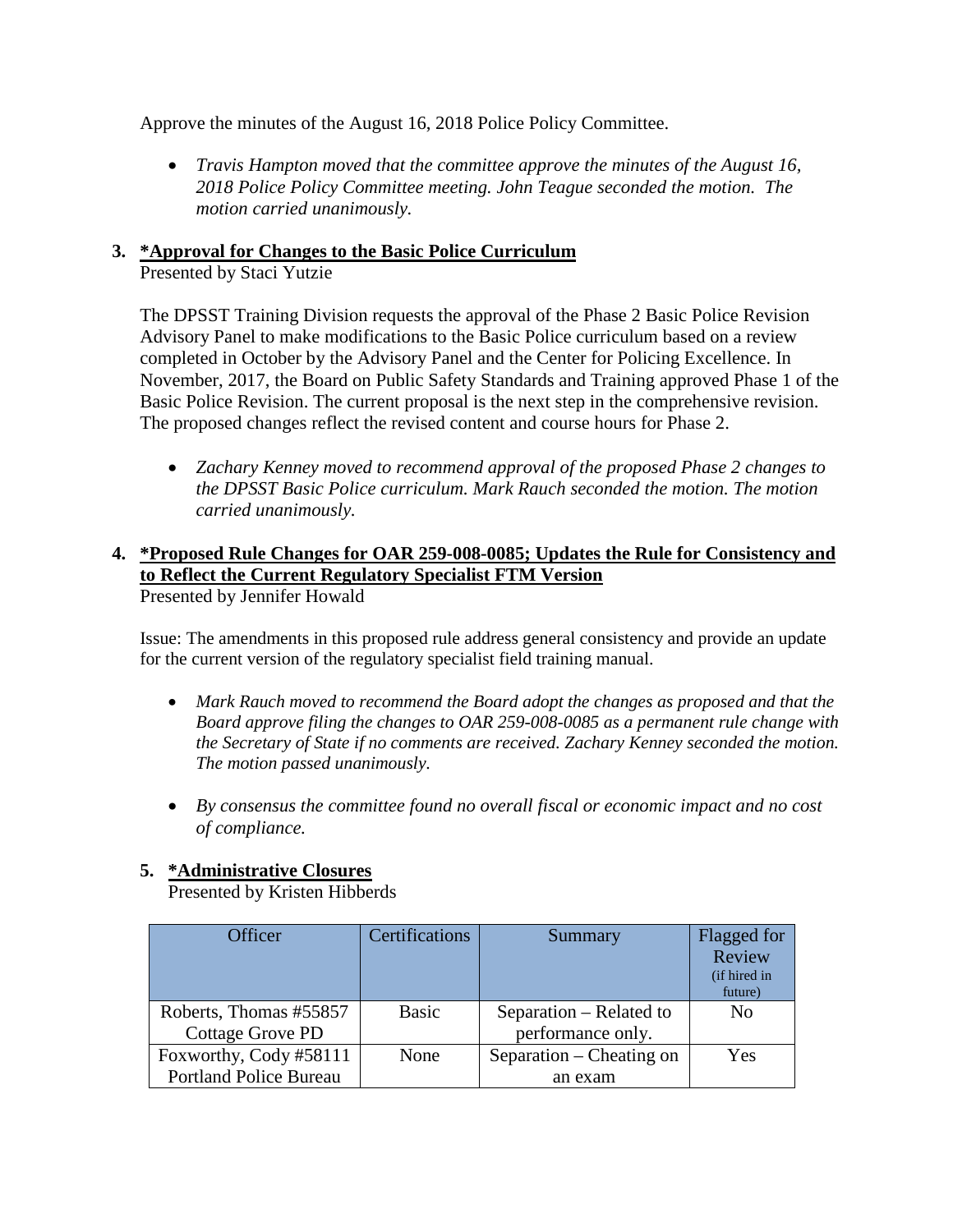| Horwath, John #58761       | None        | Separation – Untruthful    | Yes            |
|----------------------------|-------------|----------------------------|----------------|
| Winston PD                 |             | during background about    |                |
|                            |             | illicit drug use.          |                |
| Sobremeonte,               | None        | Separation - Untruthful    | Yes            |
| Christopher #57811         |             | during background about    |                |
| <b>Sweet Home PD</b>       |             | illicit drug use.          |                |
| Manley, Joel #27139        | Advanced    | Separation – Allegations   | N <sub>0</sub> |
| <b>Clackamas County SO</b> |             | were not sustained.        |                |
| Christensen, Kari #40679   | Advanced    | Separation –               | No             |
| Hillsboro PD               |             | Investigation related to   |                |
|                            |             | performance with           |                |
|                            |             | allegations of dishonesty. |                |
|                            |             | Insufficient evidence to   |                |
|                            |             | support dishonesty.        |                |
| Grindle, Travis #43070     | Supervisory | Separation – Allegation    | N <sub>o</sub> |
| Lakeview PD                |             | of dishonesty.             |                |
|                            |             | Insufficient evidence to   |                |
|                            |             | support dishonesty.        |                |

• *Zachary Kenney moved to approve the recommendations made by staff to administratively close the above listed cases. Travis Hampton seconded the motion. The motion carried unanimously.* 

## **6. \*White, Larissa DPSST #52624 – Basic Police Certification Turner Police Department**

Presented by Kristen Hibberds

Issue: In August 2017, DPSST received a Personnel Action form from the Turner Police Department (TPD) indicating that White had been discharged for cause. In May 2018, DPSST received an amended Personnel Action indicating the TPD accepted White's resignation as part of a settlement agreement.

| Vote/Consensus                          | Second             | Vote         | Outcome      |
|-----------------------------------------|--------------------|--------------|--------------|
| Travis Hampton moved that the Police    | <b>Mark Rauch</b>  | 10 ayes; $0$ | Motion       |
| Policy Committee adopts the staff       |                    | nays         | passes       |
| report as the record upon which its     |                    |              | unanimously. |
| recommendations are based.              |                    |              |              |
| Consensus reached that White's          | <b>Pat Garrett</b> | 10 ayes; $0$ | Motion       |
| conduct did involve <b>Gross</b>        |                    | nays         | passes       |
| <b>Misconduct</b> as defined in         |                    |              | unanimously. |
| administrative rule when White          |                    |              |              |
| repeatedly abandoned her assigned       |                    |              |              |
| post without permission or approval.    |                    |              |              |
|                                         |                    |              |              |
| Kristine Allison moved that this Gross  |                    |              |              |
| <b>Misconduct</b> when considered alone |                    |              |              |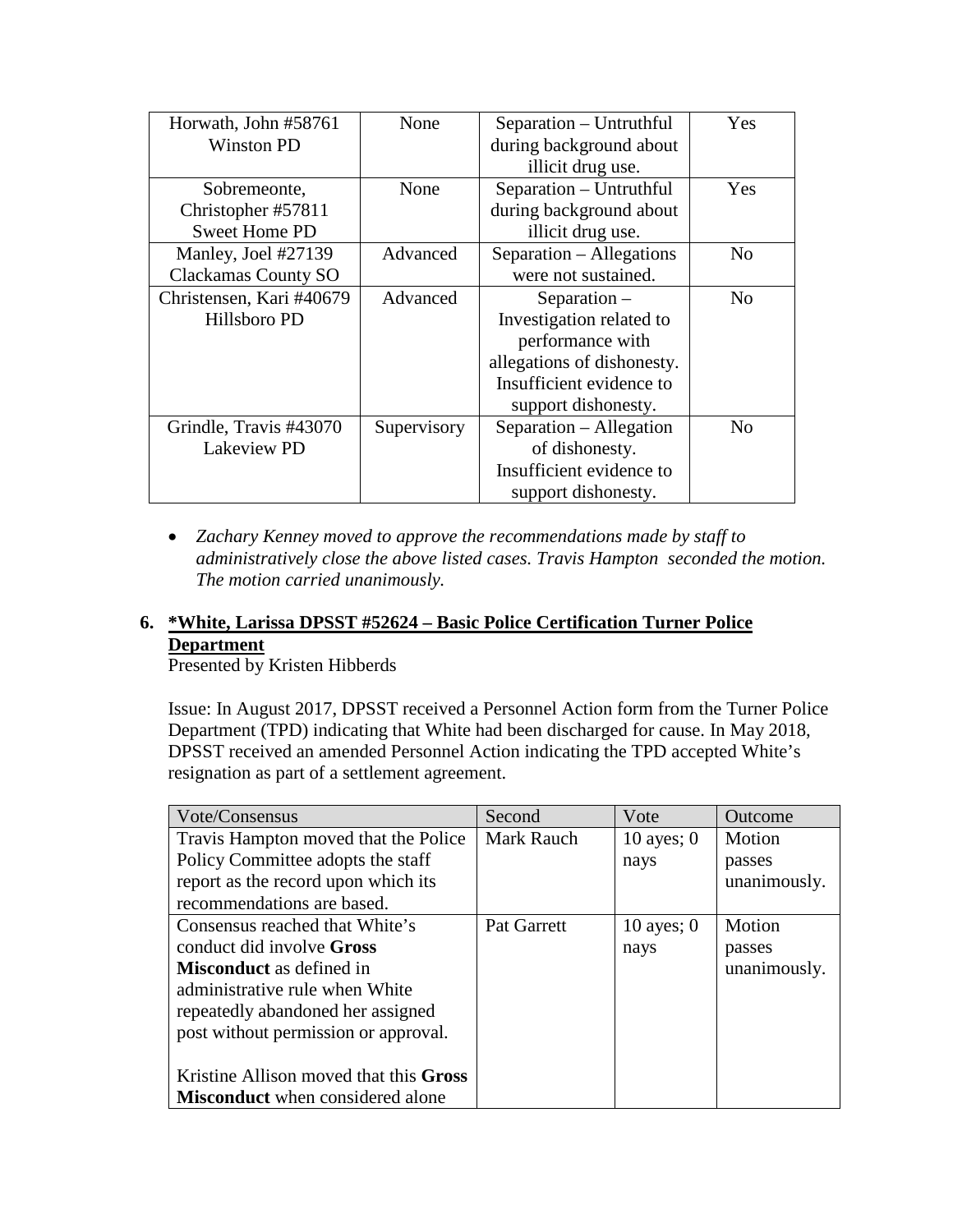| rises to the level to warrant action  |  |  |
|---------------------------------------|--|--|
| against the officer's certifications. |  |  |

- Consensus reached that White's conduct did not involve **Misuse of Authority** as defined in administrative rule.
- Consensus reached that White's conduct did not involve **Disregard for the Rights of Others** as defined in administrative rule.

| Consensus reached that White's           | Liz Lawrence | 10 ayes; $0$ | Motion      |
|------------------------------------------|--------------|--------------|-------------|
| conduct did involve <b>Dishonesty</b> as |              | nays         | passes      |
| defined in administrative rule when      |              |              | unanimously |
| White falsely reported on her            |              |              |             |
| timesheets that she had worked hours     |              |              |             |
| she had not.                             |              |              |             |
|                                          |              |              |             |
| Mark Rauch moved that this               |              |              |             |
| <b>Dishonesty</b> when considered alone  |              |              |             |
| rises to the level to warrant action     |              |              |             |
| against the officer's certifications.    |              |              |             |
|                                          |              |              |             |

The Police Policy Committee reviewed and considered the Aggravating and Mitigating circumstances specific to this case as required by OAR 259-008-0070(4)(f), there are aggravating circumstances present: White's conduct occurred during her employment as a public safety professional, her conduct occurred multiple times and her conduct occurred while she was acting in an official capacity. Additionally aggravating was White's lack of accountability for her actions and her complete disregard for the terms of her administrative leave.

Pursuant to OAR 259-008-0070(4)(f)(F), there are no mitigating circumstances present. Additionally mitigating was the TPD culture that seemed to lack accountability, training, performance evaluations, progressive discipline and checks and balances for time keeping.

| Zachary Kenney made a motion that<br>after considering the totality of the<br>case that Board action be taken on<br>White's Certification. | Mark Rauch        | 10 ayes; $0$<br>nays          | Motion<br>passes<br>unanimously. |
|--------------------------------------------------------------------------------------------------------------------------------------------|-------------------|-------------------------------|----------------------------------|
| Liz Lawrence made a motion that<br><b>White's Gross Misconduct warrants</b><br>an ineligibility period of 10 years.                        | Travis<br>Hampton | 9 ayes; $1$<br>nay<br>(Rauch) | Motion<br>passes.                |
| Mark Rauch made a motion that<br>White's <b>Dishonesty</b> warrants an<br>ineligibility period of 10 years.                                | Zachary<br>Kenney | 10 ayes; $0$<br>nays          | Motion<br>passes<br>unanimously. |

# **7. \*Craig, Stephen DPSST #37427 Basic, Intermediate and Advanced Police Certification Bend Police Department**

Presented by Kristen Hibberds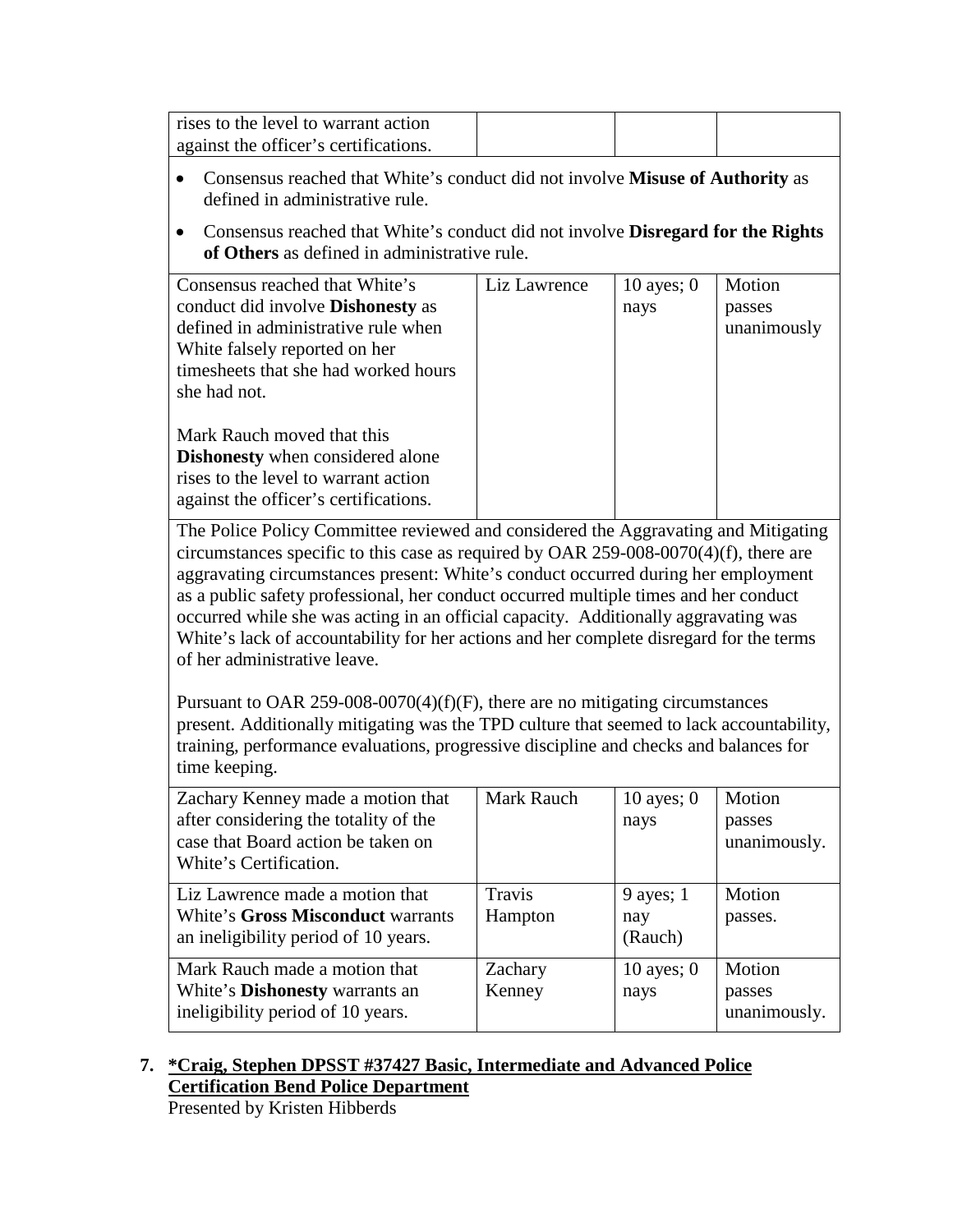Issue: In June, 2018, DPSST received a Professional Standards Complaint form alleging misconduct by Craig while he was employed as a police officer with the Bend Police Department (BPD). Because Mr. Craig is no longer employed in a certifiable law enforcement position, this complaint was presented to the Police Policy Committee (PPC) On August 16, 2018 pursuant to OAR 259-008-0070 (4)(c)(B).

The PPC voted unanimously to open a professional standards case to determine whether or not Craig's conduct violates the Board's minimum certification standards.

# *Liz Lawrence recused herself due to a conflict of interest.*

# *Stephen Craig presented verbal mitigation on his behalf.*

| Vote/Consensus                      | Second      | Vote       | Outcome |
|-------------------------------------|-------------|------------|---------|
| Mark Rauch moved that the Police    | Andy Heider | 9 ayes; 0  | Motion  |
| Policy Committee adopts the staff   |             | nays; $1$  | passes. |
| report as the record upon which its |             | abstention |         |
| recommendations are based.          |             |            |         |

- Consensus reached that Craig's conduct did not involve **Gross Misconduct** as defined in administrative rule.
- Consensus reached that Craig's conduct did not involve **Misuse of Authority** as defined in administrative rule.
- Consensus reached that Craig's conduct did not involve **Disregard for the Rights of Others** as defined in administrative rule.
- Consensus reached that Craig's conduct did not involve **Dishonesty** as defined in administrative rule.

The Police Policy Committee reviewed and considered the Aggravating and Mitigating circumstances specific to this case as required by OAR 259-008-0070(4)(f). There are aggravating circumstances present: The conduct occurred during the officer's employment as a public safety officer and while the officer was acting in their official capacity.

Pursuant to OAR 259-008-0070(4)(f)(F), there are no mitigating circumstances present.

| Zachary Kenney made a motion that     | Mark Rauch | $\vert$ 9 ayes; 0 | Motion  |
|---------------------------------------|------------|-------------------|---------|
| after considering the totality of the |            | nays; 1           | passes. |
| case that no Board action be taken on |            | abstention        |         |
| Craig's Certification.                |            |                   |         |
|                                       |            |                   |         |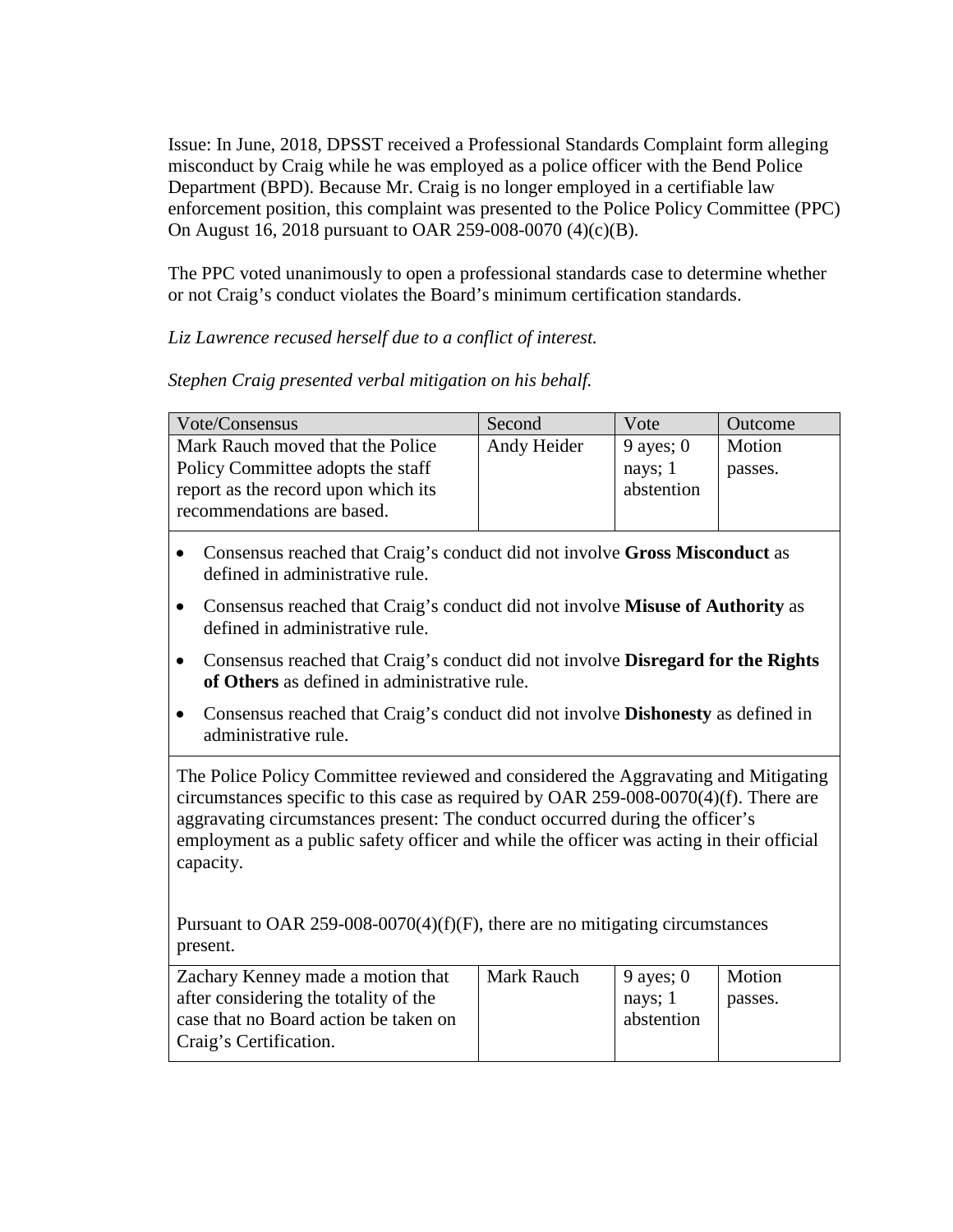#### **8. \*Charpilloz, Jeffrey DPSST #32160 Basic, Intermediate, Advanced, Supervisory Police Certifications Mt. Angel Police Department** Presented by Kristen Hibberds

Issue: In October 2017, DPSST received notification that Charpilloz separated from employment with the Mt. Angel Police Department.

*Jeffrey Charpilloz presented verbal mitigation on his behalf.*

| Vote/Consensus                           | Second       | Vote         | Outcome       |
|------------------------------------------|--------------|--------------|---------------|
| <b>Pat Garrett moved that the Police</b> | Liz Lawrence | 10 ayes; $0$ | Motion passes |
| Policy Committee adopts the staff        |              | nays         | unanimously.  |
| report as the record upon which its      |              |              |               |
| recommendations are based                |              |              |               |
|                                          |              |              |               |

- Consensus reached that Charpilloz's conduct did not involve **Gross Misconduct** as defined in administrative rule.
- Consensus reached that Charpilloz's conduct did not involve **Misuse of Authority** as defined in administrative rule.
- Consensus reached that Charpilloz's conduct did not involve **Disregard for the Rights of Others** as defined in administrative rule.
- Consensus reached that Charpilloz's conduct did not involve **Dishonesty** as defined in administrative rule.

The Police Policy Committee reviewed and considered the **Aggravating** and **Mitigating** circumstances specific to this case as required by OAR 259-008- 0070(4)(f). There are aggravating circumstances present: The conduct occurred during the officer's employment, the conduct occurred multiple times and the conduct occurred while the officer was acting in his official capcity.

Pursuant to OAR 259-008-0070(4)(f)(F), there are no mitigating circumstances present.

| Andy Heider made a motion that        | Zachary | 10 ayes; $0$ | <b>Motion</b> passes |
|---------------------------------------|---------|--------------|----------------------|
| after considering the totality of the | Kenney  | nays         | unanimously.         |
| case that no Board action is taken    |         |              |                      |
| on Charpilloz's certification.        |         |              |                      |
|                                       |         |              |                      |

# **9. \*Knudson, Kelvin DPSST #16989 Basic, Intermediate and Advanced Police Certifications Not Affiliated**

Presented by Kristen Hibberds

Issue: In October 2016, DPSST received a LEDS hit for Knudson's arrest for DUII on September 7, 2016. Knudson entered into a DUII Diversion program that was later revoked for failure to comply with the court requirements. Knudson was convicted of DUII on April 12, 2017.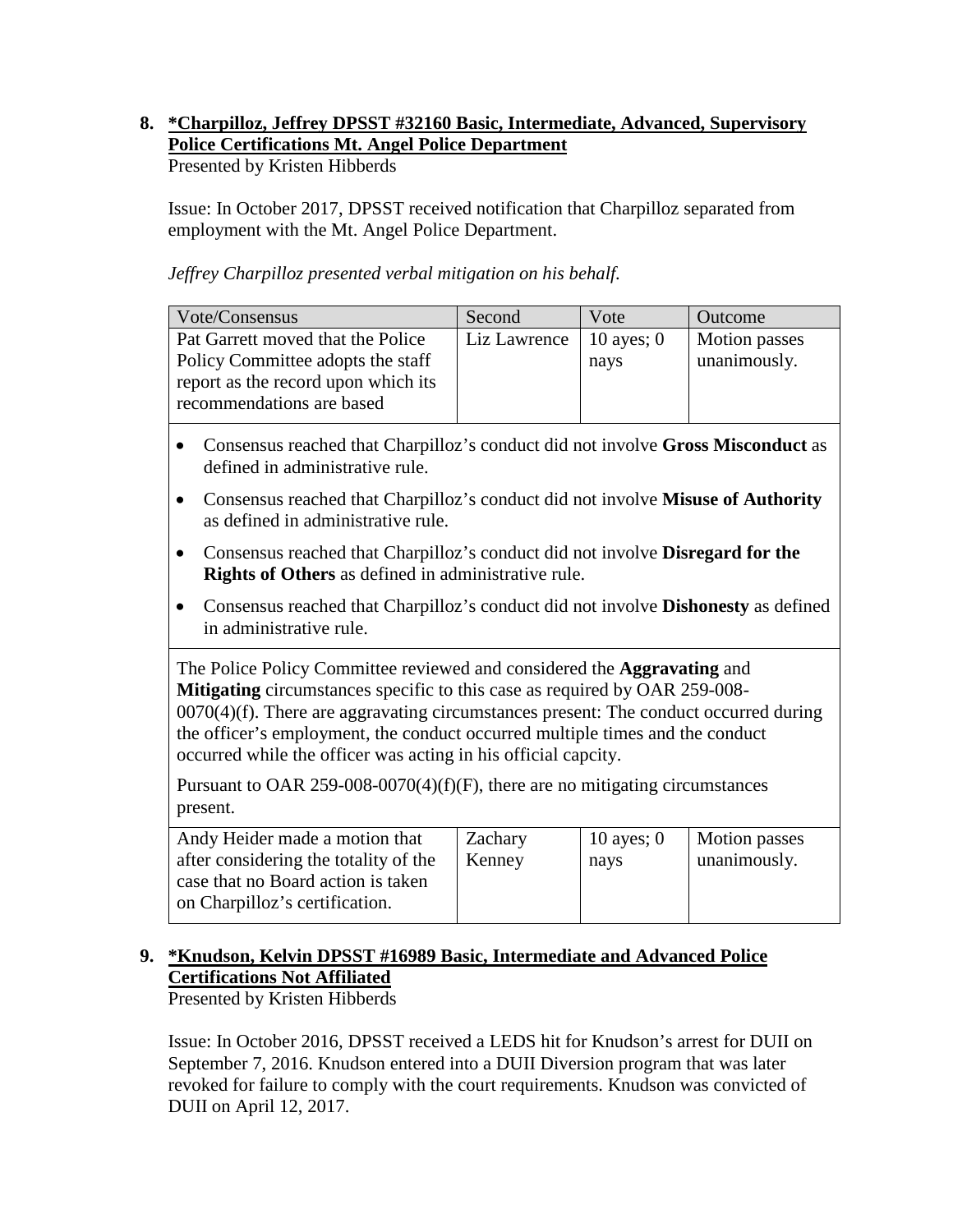| Vote/Consensus                                                                                                                                                                                                                                                                                                                                                | Second                   | Vote                 | Outcome                              |  |
|---------------------------------------------------------------------------------------------------------------------------------------------------------------------------------------------------------------------------------------------------------------------------------------------------------------------------------------------------------------|--------------------------|----------------------|--------------------------------------|--|
| John Teague moved that the Police<br>Policy Committee adopts the staff<br>report as the record upon which its<br>recommendations are based                                                                                                                                                                                                                    | Liz Lawrence             | $10$ ayes; 0<br>nays | <b>Motion</b> passes<br>unanimously. |  |
| Consensus reached that Knudson's<br>conduct did involve Gross<br><b>Misconduct</b> as defined in<br>administrative rule when he was<br>convicted of DUII.<br>Pat Garrett moved that this Gross<br><b>Misconduct</b> alone does not rise to<br>the level to warrant action against<br>the officer's certifications.                                            | Zachary<br>Kenney        | $10$ ayes; 0<br>nays | <b>Motion</b> passes<br>unanimously. |  |
| Consensus reached that Knudson's conduct did not involve Disregard for the<br>Rights of Others as defined in administrative rule.<br>Consensus reached that Knudson's conduct did not involve <b>Dishonesty</b> as defined<br>$\bullet$<br>in administrative rule.                                                                                            |                          |                      |                                      |  |
| The Police Policy Committee reviewed and considered the Aggravating and<br>Mitigating circumstances specific to this case as required by OAR 259-008-<br>$0070(4)(f)$ . There are aggravating circumstances present: The conduct resulted in a<br>criminal disposition.<br>Pursuant to OAR 259-008-0070(4)(f)(F), there are mitigating circumstances present: |                          |                      |                                      |  |
| The conduct occurred after the individual's employment in public safety and the<br>conviction represents the only criminal disposition in the individual's history.                                                                                                                                                                                           |                          |                      |                                      |  |
| Zachary Kenney made a motion that<br>after considering the totality of the<br>case that no Board action is taken<br>on Knudson's certification.                                                                                                                                                                                                               | <b>Travis</b><br>Hampton | 10 ayes; $0$<br>nays | <b>Motion</b> passes<br>unanimously. |  |

# **10. \*Humphrey, Matthew DPSST #37988 Basic Police Certification Washington County Sheriff's Office**

Presented by Kristen Hibberds

Issue: In September 2017, DPSST was notified that Humphrey's had separated from employment with the Washington County Sheriff's Office.

*Pat Garrett recused himself due to a conflict of interest.*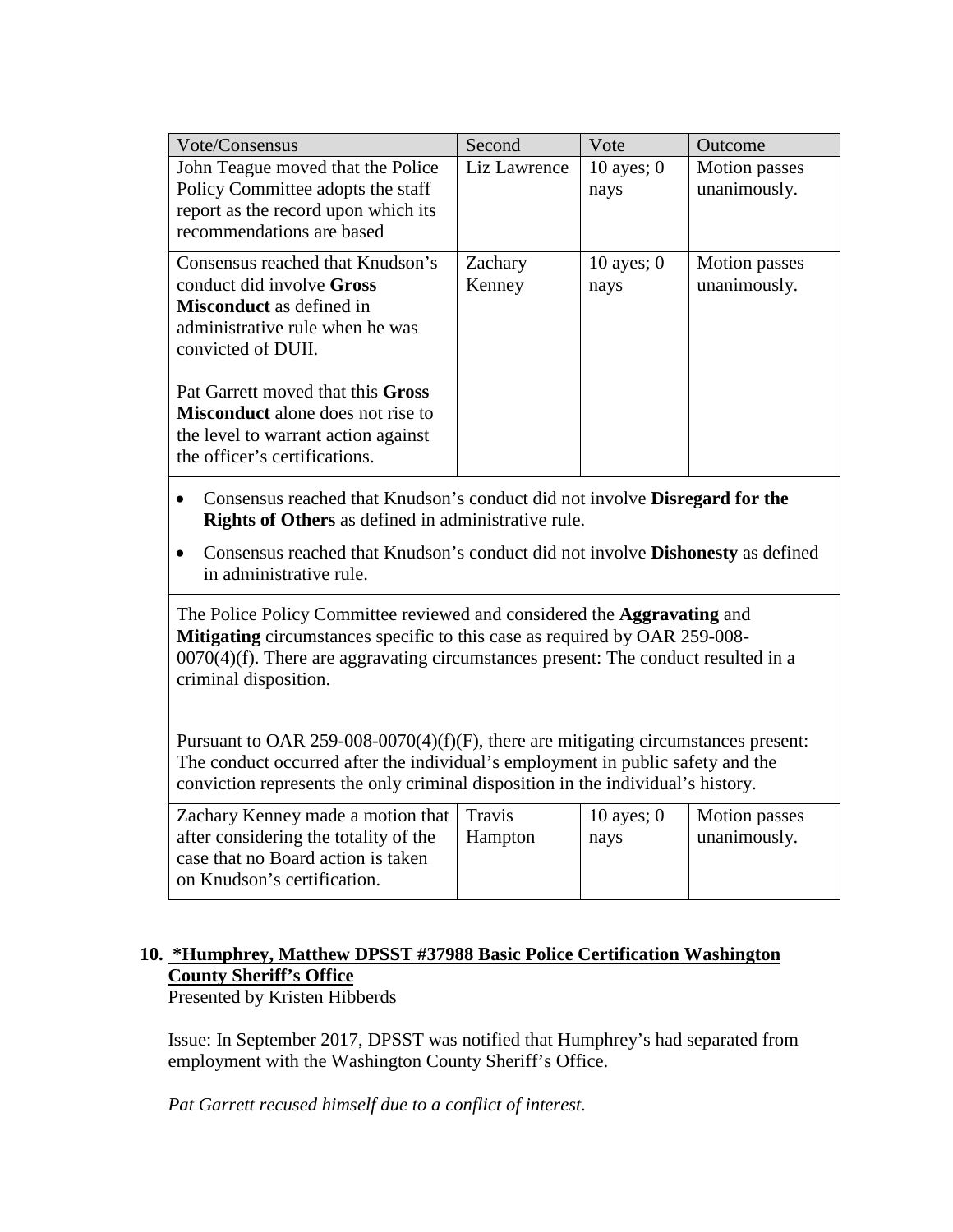| Vote/Consensus                                                                                                                                                                                                                                        | Second       | Vote                                                         | Outcome        |
|-------------------------------------------------------------------------------------------------------------------------------------------------------------------------------------------------------------------------------------------------------|--------------|--------------------------------------------------------------|----------------|
| Travis Hampton moved that the<br>Police Policy Committee adopts the<br>staff report as the record upon<br>which its recommendations are<br>based                                                                                                      | Mark Rauch   | 9 ayes; $0$<br>nays; 1<br>abstention                         | Motion passes. |
| Consensus reached that<br>Humphrey's conduct did involve<br>Gross Misconduct as defined in<br>administrative rule when he was<br>neglectful and inadequate in his<br>basic duties to monitor court<br>appearances and honor training<br>requirements. | Liz Lawrence | $7$ ayes; $2$<br>nays (Rauch<br>$&$ Kenney);<br>1 abstention | Motion passes. |
| Travis Hampton moved that this<br><b>Gross Misconduct</b> rises to the level<br>to warrant action against the<br>officer's certifications.                                                                                                            |              |                                                              |                |

- Consensus reached that Humphrey's conduct did not involve **Misuse of Authority**  as defined in administrative rule.
- Consensus reached that Humphrey's conduct did not involve **Disregard for the Rights of Others** as defined in administrative rule.

| Consensus reached that                     | <b>Mark Rauch</b> | 9 ayes; $0$ | Motion passes. |
|--------------------------------------------|-------------------|-------------|----------------|
| Humphrey's conduct did involve             |                   | nays; 1     |                |
| <b>Dishonesty</b> as defined in            |                   | abstention  |                |
| administrative rule when he falsely        |                   |             |                |
| stated to the Range Master that he         |                   |             |                |
| had showed up to court only to             |                   |             |                |
| learn that it had been reset. Also,        |                   |             |                |
| when Humphrey's signed an F-6              |                   |             |                |
| roster for 3.75 hours of Ethics            |                   |             |                |
| training when he only attended 2.75        |                   |             |                |
| hours and when he attempted to             |                   |             |                |
| collect pay from the WCSO for              |                   |             |                |
| 3.75 hours.                                |                   |             |                |
|                                            |                   |             |                |
| Travis Hampton moved that this             |                   |             |                |
| <b>Dishonesty</b> alone rises to the level |                   |             |                |
| to warrant action against the              |                   |             |                |
| officer's certifications.                  |                   |             |                |
|                                            |                   |             |                |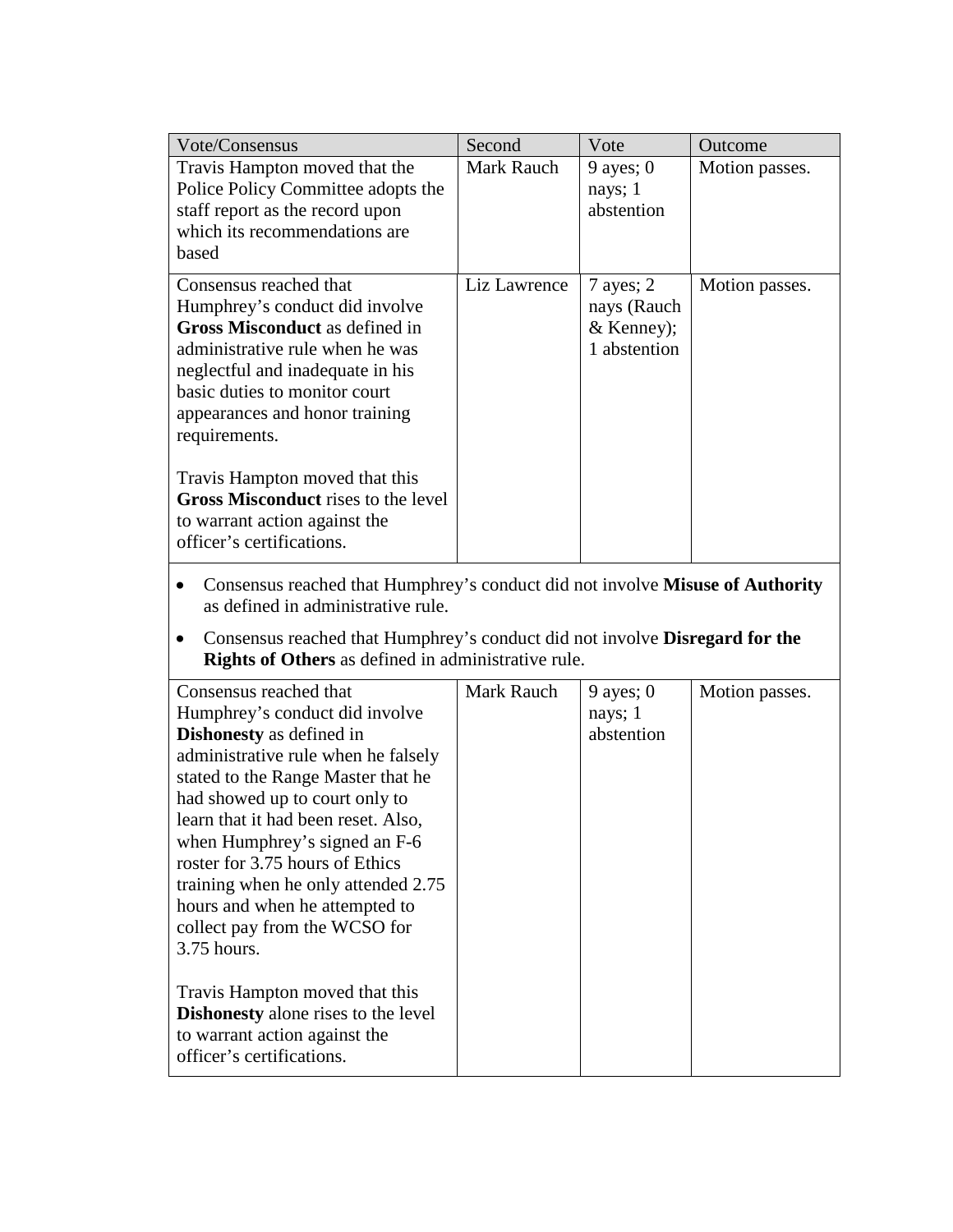The Police Policy Committee reviewed and considered the **Aggravating** and **Mitigating** circumstances specific to this case as required by OAR 259-008-  $0070(4)(f)$ . Pursuant to OAR 259-008-0070(4)(f)(B), there are aggravating circumstances present: Humphrey's conduct occurred during his employment as a public safety professional and his conduct occurred multiple times. Additionally aggravating was Humphrey's lack of time keeping that impacted his ability to carry out his fundamental duties as a public safety professional.

Pursuant to OAR 259-008-0070(4)(f)(F), your conduct did not occur while the officer was acting in an official capacity. No additional mitigating circumstances were considered.

| Travis Hampton made a motion that<br>after considering the totality of the<br>case that Board action is taken on<br>Humphrey's certification. | Andy Heider       | 9 ayes; $0$<br>nays; 1<br>abstention                     | Motion passes. |
|-----------------------------------------------------------------------------------------------------------------------------------------------|-------------------|----------------------------------------------------------|----------------|
| Travis Hampton made a motion that<br>Humphrey's Gross Misconduct<br>warrants an ineligibility period of 3<br>years.                           | Liz Lawrence      | 7 ayes; 2 nays<br>(Rauch $&$<br>Kenney); 1<br>abstention | Motion passes. |
| Zachary Kenney made a motion<br>that Humphrey's Dishonesty<br>warrants an ineligibility period of<br>10 years.                                | <b>Mark Rauch</b> | 9 ayes; $0$<br>nays; 1<br>abstention                     | Motion passes. |

# **11.** \***Law Enforcement Memorial Wall Nomination – Deputy Sheriff Robert "Bobby" Anderson Multnomah County Sheriff's Office**

Presented by Eriks Gabliks

On March 5, 1969, Deputy Robert Ray "Bobby" Anderson of the Multnomah County Sheriff's Office was shot by a suspect in his custody. Deputy Anderson and his partner were transporting a person in crisis to the hospital when the person lunged over the seat in the patrol car and took control of Anderson's partner's service weapon the suspect shot both deputies and a civilian who was also in the vehicle accompanying the deputies. Both deputies were hospitalized in critical condition. Deputy Anderson was paralyzed as a result of the shooting and his health deteriorated until his death on December 1, 1994. Deputy Anderson was 49 years of age and served with the Multnomah County Sheriff's Office for six years.

Deputy Anderson's name was approved for addition to the National Law Enforcement Officer's Memorial in Washington D.C. and is considered a line of duty death. The Multnomah County Sheriff's Office requests that his name be added to the Oregon Fallen Officers Memorial.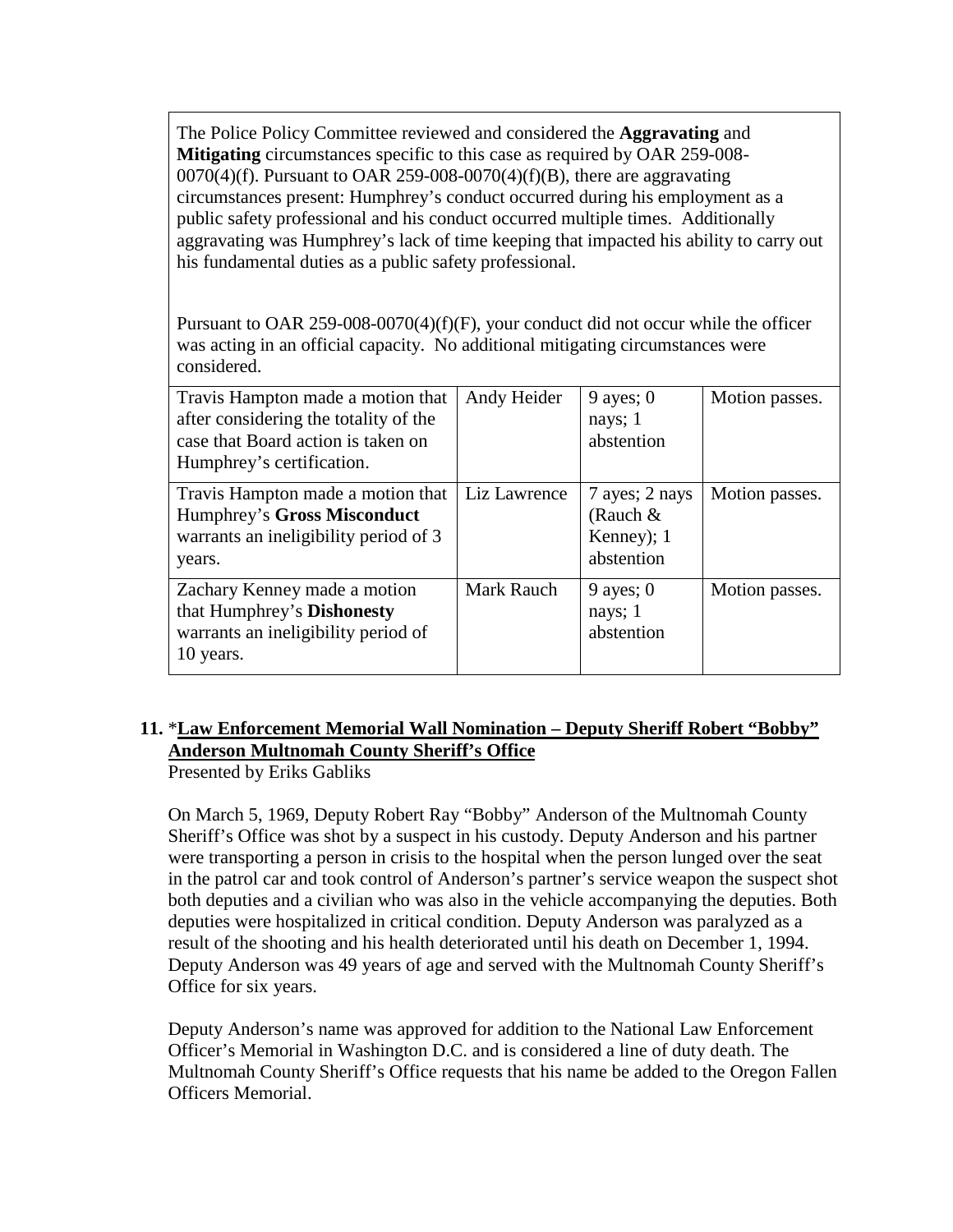*Travis Hampton moved that the PPC recommend the Board approve adding Deputy Anderson's name to the Law Enforcement Memorial during the 2019 ceremony. Liz Lawrence seconded the motion. The motion passes unanimously.*

#### **12. Department Update**

Work on 2019-2021 Agency Request Budget continues. Last month DPSST appeared in front of Governor Brown's budget development team, and discussed the budget and needs of the agency. The session was well received but the outcome would not be known until the Governor released their proposed budget at the beginning of 2019. The true agency budget would not be known until the Oregon Legislative Assembly completes its work most likely in June of 2019. DPSST did share during its budget appeal that if the projected hiring wave continues the agency will continue to return to the legislative Emergency Board to request funds for additional basic training classes.

DPSST staff is involved in a number of discussions regarding possible legislation that will be introduced during the 2019 session. DPSST staff met with leadership from the Oregon Department of Corrections (DOC) regarding the return of basic training for state corrections officers to the Oregon Public Safety Academy. DPSST would provide the training and has proposed that DOC provide two trainers to the Academy on an agencyloaned basis on two-year rotations to help deliver the training. The concept would be to offer two "flavors" of corrections officer training. The first, the current class offered for city and county corrections officers. The second, the DOC class that would cover the same topics but "flavored" toward the way in which DOC operates its facilities. DPSST was very honest with DOC, and during our budget appeal, that DOC could not return to the Academy currently as there is limited capacity to offer the training in the proper manner without the additional dorm wing and other infrastructure needs. This discussion would occur during the legislative session as a Bill would need to be introduced through which the return of training would occur. DPSST is supportive of the discussion but honest about the needs of the organization as it does not want to negatively impact the other training programs offered at the Academy.

Other legislative discussions DPSST is actively involved in includes the Attorney General's Campus Public Safety and Private Security Work group that is looking at officer authority, uniforms, vehicle markings and operations. DPSST has also been working with the Attorney General's Hate Crimes Task Force and a legislative work group that is looking at sexual assault investigations. Both of these groups have looked at DPSST training programs and found no concerns regarding what is offered.

Enrollment at the Academy continues to be steady. DPSST did postpone the October Basic Police class as it had less than 20 officers enrolled. This was not a surprise as city and county agencies normally delay hiring in May and June due to uncertainties about local budget and began filling those vacancies when new budgets took effect on July 1. Agencies are actively hiring but could not get their processes completed in time for the October class. The November Basic Police class started full with 40 officers, the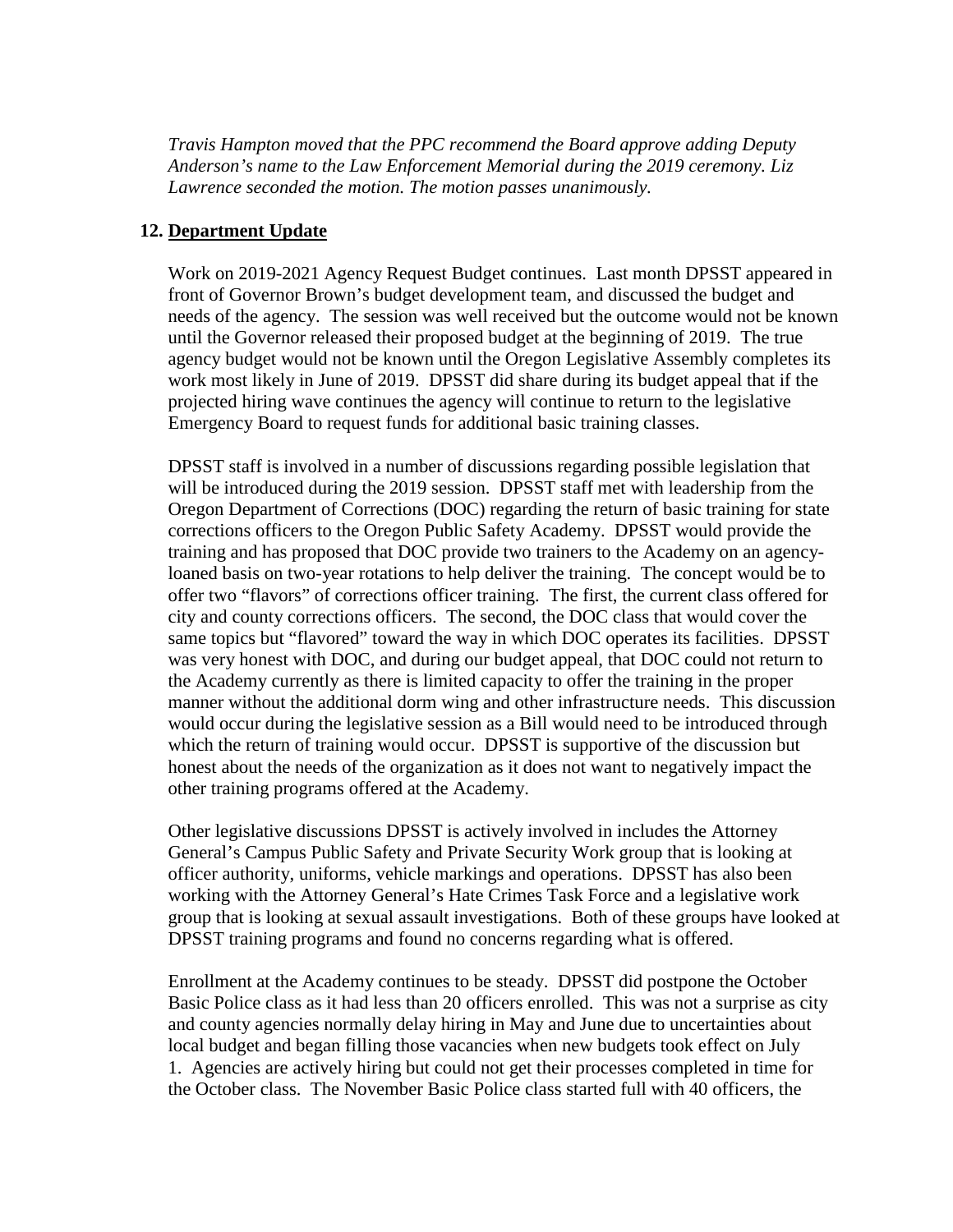December Basic Police Class has 25 of the 40 slots filled, and the January class has 14 of the 40 slots filled.

DPSST has been contacted by the Bureau of Labor and Industries (BOLI) which is looking into a wage and hour complaint that has been filed by a police officer attending the Academy. The complaint alleges that DPSST training exceeds the 40-hour work week and that morning colors and homework should be considered overtime. DPSST has fully cooperated with BOLI and looks forward to the review. DPSST has been transparent in its discussions and has advised BOLI that DPSST is not the employer of the men and women attending the Academy but the training provider. DPSST knows some agency collective bargaining agreements may define work hours and work weeks differently but DPSST has no way to know the contracts in place with 208 agencies who send their personnel to the Academy.

DPSST staff met with the community college consortium it has in place with six community colleges (Clatsop, Chemeketa, Blue Mountain, Umpqua, Treasure Valley, and Tillamook Bay) around the state that recognize DPSST basic police and corrections training programs towards college credit. The meeting was to review the current program and address any needed changes. Both Southwestern Community College and Mount Hood Community College have expressed interest in joining the program which provides college credit for a very low cost. Parole and Probation does not participate in this program as the majority of parole and probation officers join the field with graduate degrees. The goal of this program is encourage law enforcement officers to continue their education and achieve a college degree.

DPSST's Law Enforcement Traffic Safety Coordinator has advised us that the recently released 2018 NHTSA SFST curriculum will be implemented starting with class BP385, and the 2018 curriculum was used for September 's SFST Instructor Development Course.

To provide a better vehicle to distribute DPSST training class announcements and administrative announcements, DPSST has switched to a new email istserve. The new program allows users to have more options as to what they want to receive and also the system has the ability to select regional announcements versus the old system that did not have this option. If you have questions please contact Jennifer Otterlee via email at [jennifer.otterlee@state.or.us](mailto:jennifer.otterlee@state.or.us)

The name of Bend Police Sergeant John Lawrence (DPSST# 31555) was approved by BPSST for addition to the state's Fallen law Enforcement Officer Memorial. His name, along with Ashland Police Officer Malcus Williams will be added during the 2019 ceremony in May. On a related note, after the last PPC meeting Eriks contacted Oregon C.O.P.S. regarding the addition of Sgt. Lawrence's name to the Oregon memorial and was advised by Jim Whitehead of Oregon C.O.P.S. that their organization completely supports the addition and that the Lawrence family have been actively engaged in his organization's activities.